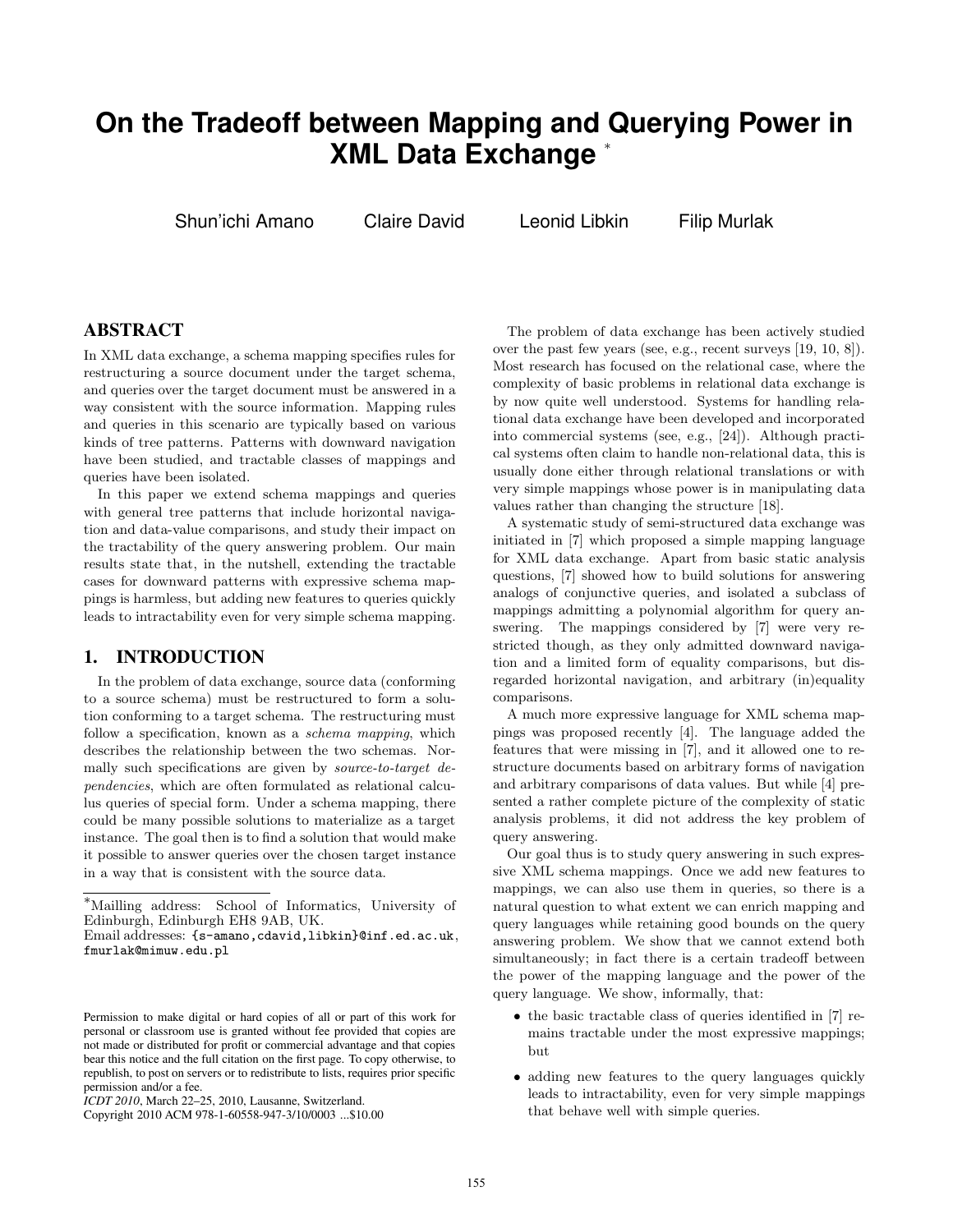The plan of the paper is as follows. After presenting the main definitions in Section 2, we review what is known about query answering in simple settings, based only on downward navigation. This is done in Section 3. The key findings of [7], reviewed there, are that we need to restrict both DTDs and source-to-target constraints to have any hope of getting tractability. We thus use the restrictions of [7] (to so-called nested relational DTDs and fully specified source-to-target constraints) throughout this paper.

In Section 4 we show that throwing in all the new features does not increase the upper bound for the query answering problem – it remains in coNP. We then show that if we add all the new features to schema mappings while keeping the basic tractable language of [7], we retain tractability. This is done in Section 5.

Then, in Section 6, we consider possible extensions of query languages with the same features as the mappings: horizontal navigation and comparisons of data values. We show that any such extension immediately leads to intractability. This remains true even for very simple mappings. We explore further possibilities of restricting mappings, by strengthening the definition of fully specified constraints and relaxing constraints on the ordering of elements, and show that even then the query answering problem remains intractable once the queries are extended beyond the class considered in [7].

# **2. PRELIMINARIES**

### **2.1 XML documents and DTDs**

We view XML documents as unranked trees. Each node has a label indicating its *element type* and may also have  $at$ tribute values associated with attribute names. We assume attribute values come from an infinite domain  $V$ , and also that attribute names are prefixed by @ so as to be distinguished from element types.

Formally, an XML document over a finite labeling alphabet  $\Gamma$  (element types) and a finite set Att of attribute names is a structure  $\langle T, \downarrow, \rightarrow, \text{lab}, (\rho_a)_{a \in Att} \rangle$ , where

- $\bullet$  the set T is an unranked tree domain, i.e., a prefixclosed subset of  $\mathbb{N}^*$  such that  $n \cdot i \in T$  implies  $n \cdot j \in T$ for all  $i < i$ ;
- the binary relations  $\downarrow$  and  $\rightarrow$  are the child relation  $(n \downarrow n \cdot i)$  and the next-sibling relation  $(n \cdot i \rightarrow n \cdot (i+1));$
- the function *lab* is a labeling from  $T$  to  $\Gamma$ ;
- each  $\rho_a$  is a partial function from T to V. We say that a node  $s \in T$  has the value v for the attribute  $@a$  when  $\rho_a(s) = v.$

Most often, when the interpretations of  $\downarrow, \rightarrow, lab,$  and  $\rho_a$  are understood, we write just  $T$  to refer to an XML document.

A document type definition (DTD) over a labeling alphabet Γ and a set of attributes Att is a triple  $D = \langle r, P_D, A_D \rangle$ , where

•  $r \in \Gamma$  is a distinguished root symbol;

- $P_D$  is a function assigning regular expressions over  $Γ - {r}$  to the elements of Γ, usually written as  $ℓ → e$ , if  $P_D(\ell) = e$ ;
- $A_D$  is a function from  $\Gamma$  to  $2^{Att}$  which assigns a (possibly empty) set of attribute names to each element type.

For notational simplicity we assume that attribute names come in some order, just as in the relational case where attribute names for a relation  $R$  are ordered in some way so that we can write  $R(a_1, \ldots, a_n)$ . Similarly, we describe a node that is labeled  $\ell$  and has n attributes as  $\ell(a_1, \ldots, a_n)$ .

A tree  $T$  conforms to a DTD  $D$  if its root is labeled with r and for each node  $s \in T$  with  $lab(s) = \ell$  it holds that

- $\rho_a(s)$  is defined iff  $@a \in A_D(\ell)$ ,
- $\bullet$  the sequence of labels of children of  $s$  is in the language of  $P_D(\ell)$ .

For example consider the following DTD  $D_1$ :

$$
\begin{array}{rclcl} \text{europe} & \rightarrow & \text{country}^* \\ \text{country} & \rightarrow & (\text{ruler})^* & & \text{country}: & \text{@name} \\ \text{ruler} & \rightarrow & \varepsilon & & \text{ruler}: & \text{@name} \end{array} \qquad (1)
$$

A tree  $T_1$  that conforms to this DTD is shown in Figure 1.

We shall use a class of nested relational DTDs [2, 4, 7, 11] that generalize nested relations. Such DTDs are common in practice (accounting for more than 50% of DTDs in one empirical study [11]) and they have been shown to reduce the complexity of many XML static analysis problems.

A DTD is nested relational if it is non-recursive (i.e., the graph in which we put edges between  $\ell$  and the element types in  $P_D(\ell)$  does not contain cycles) and all of its productions are of the form  $\ell \to \hat{\ell}_1 \cdots \hat{\ell}_m$ , where the  $\ell_i$ 's are distinct elements of  $\Gamma$  and each  $\hat{\ell}_i$  is one of  $\ell_i$ , or  $\ell_i^*$ , or  $\ell_i^+ = \ell_i \ell_i^*$ , or  $\ell_i$ ? =  $\ell_i|\varepsilon$ . The DTD  $D_1$  is nested relational. On the other hand, an expression  $\ell_1 \ell_1 \ell_2^*$  cannot occur in a nested relational DTD (as  $\ell_1$  is used twice), nor can  $(\ell_1 \ell_2)^*$  and  $\ell_1|\ell_2.$ 

## **2.2 XML schema mappings**

Recall that a relational schema mapping is a quadruple  $\langle \mathbf{S}, \mathbf{T}, \Sigma_{st}, \Sigma_t \rangle$ , where S and T are relational schemas (called the source schema and the target schema, respectively),  $\Sigma_{st}$ is a set of source-to-target dependencies, and  $\Sigma_t$  is the set of target dependencies. The dependencies are of the form  $\varphi(\bar{x}, \bar{y}) \to \exists \bar{z} \psi(\bar{x}, \bar{z}),$  where  $\varphi, \psi$  are conjunctions of atomic formulae. In the literature, schema mappings without target dependencies (i.e., mappings such that  $\Sigma_t$  is empty) have attracted special attention, e.g., in the study of compositions of schema mappings [15].

In the XML context, various abstractions of XML Schema naturally replace relational schemas. These could be DTDs, or XSDs, or other formalisms (see, e.g., [23]). Following the tradition of papers on data exchange for semi-structured data [7, 4, 25] we use DTDs as our schema formalism, although many results can be easily extended to formalisms capturing the full power of tree automata.

For source-to-target constraints, one can use conjunctive queries as the specification language; however, in the XML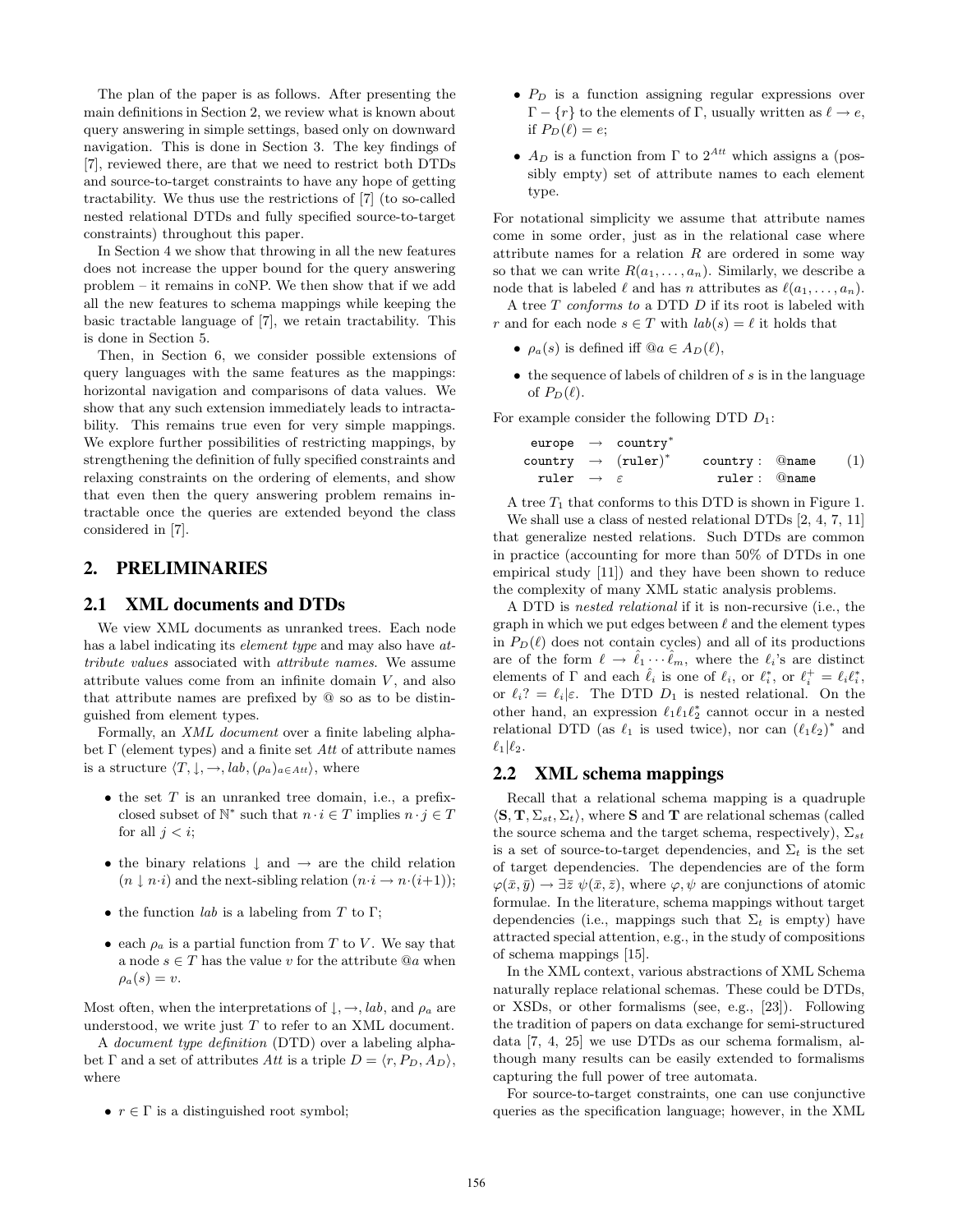

Figure 1: Tree  $T_1$  conforming to DTD  $D_1$ 

scenario this is quite cumbersome because we have two sorts of objects in an XML database: tree nodes and data values. Instead, following [7, 4], we use tree patterns, that capture the expressiveness of two-sorted conjunctive queries but are easier to handle syntactically.

Extended tree patterns, that handle both vertical and horizontal navigation, are given by the grammar below:

$$
\begin{array}{rcl}\n\pi & := & \ell(\bar{x})[\lambda] & \text{patterns} \\
\lambda & := & \varepsilon \mid \mu \mid //\pi \mid \lambda, \lambda & \text{sets} \\
\mu & := & \pi \mid \pi \to \mu \mid \pi \to^* \mu & \text{sequences}\n\end{array} \tag{2}
$$

Here  $\ell$  ranges over the alphabet  $\Gamma$  of labels and the *wildcard* symbol that matches every label. We write  $\pi(\bar{x})$  to indicate that  $\bar{x}$  is the tuple of variables used in  $\pi$ .

A tree T satisfies  $\varphi(\bar{a})$  at a node s, with variables interpreted as  $\bar{a}$ , written  $(T, s) \models \varphi$ , iff the following conditions hold:

| $(T,s)\models \ell(\bar{a})$                                          | iff | s is labeled by $\ell$ and $\bar{a}$ is the<br>tuple of attributes of $s$ ;                       |
|-----------------------------------------------------------------------|-----|---------------------------------------------------------------------------------------------------|
| $(T,s) \models \ell(\bar{a})[\lambda_1,\lambda_2]$                    |     | iff $(T, s) \models \ell(\bar{a})[\lambda_1]$<br>and<br>$(T,s) \models \ell(\bar{a})[\lambda_2];$ |
| $(T,s) \models \ell(\bar{a})[\mu]$                                    |     | iff $(T, s) \models \ell(\bar{a})$ and $(T, s') \models \mu$ for<br>some s' with $s \mid s'$ ;    |
| $(T,s) \models \ell(\bar{a})[\pi]$                                    |     | iff $(T, s) \models \ell(\bar{a})$ and $(T, s') \models \pi$ for<br>some descendant $s'$ of $s$ ; |
| $(T,s)\models \pi \rightarrow \mu$                                    |     | iff $(T, s) \models \pi$ and $(T, s') \models \mu$ for<br>some s' with $s \rightarrow s'$ ;       |
| $(T,s)\models \pi \rightarrow^* \mu$                                  |     | iff $(T, s) \models \pi$ and $(T, s') \models \mu$ for<br>some s' with $s \rightarrow^* s'$ .     |
| We write $T \models \varphi$ for $(T, \varepsilon) \models \varphi$ . |     |                                                                                                   |

Observe that semantically "sets" in tree patterns are literally sets: for a node satisfying  $\ell(\bar{a})[\lambda_1, \lambda_2]$ , the node witnessing  $\lambda_1$  is not necessarily distinct from the one witnessing  $\lambda_2$ .

Following [4], we define a *source-to-target dependency* (*std*) as an expression of the form

$$
\pi(\bar{x},\bar{y}),\alpha_{=,\neq}(\bar{x},\bar{y})\ \longrightarrow\ \pi'(\bar{x},\bar{z}),\alpha'_{=,\neq}(\bar{x},\bar{z}),
$$

where  $\pi, \pi'$  are tree patterns, and  $\alpha_{=,\neq}$  and  $\alpha'_{=,\neq}$  are sets of equalities and inequalities among variables. Since we can always state equalities explicitly, we can assume without loss of generality that no variable appears more than once in  $\pi$ and  $\pi'$ .

A pair of trees  $\langle T, T' \rangle$  satisfies an std of the form above if for all tuples  $\bar{a}, \bar{b}$  so that  $T \models \pi(\bar{a}, \bar{b})$  and  $\alpha(\bar{a}, \bar{b})$  holds, there exists a tuple  $\bar{c}$  such that  $T \models \pi'(\bar{a}, \bar{c})$  and  $\alpha'(\bar{a}, \bar{c})$  holds.

An XML schema mapping is a triple  $M = \langle D_s, D_t, \Sigma \rangle$ , where

- $D_s$  is the source DTD,  $D_t$  is the target DTD,
- $\Sigma$  is a set of stds.

Given a tree  $T$  conforming to  $D_s$ , a solution for  $T$  under  $M$ is a tree  $T'$  such that

- $T'$  conforms to  $D_t$ ;
- $\langle T, T' \rangle$  satisfies all the stds in  $\Sigma$  (written as  $\langle T, T' \rangle \models \Sigma$ ).

For example, let  $D_s$  be the DTD  $D_1$  defined in (1), and let  $D_t$  be the following DTD:

| rulers $\rightarrow$ ruler <sup>*</sup> |                               |                      |
|-----------------------------------------|-------------------------------|----------------------|
|                                         | ruler $\rightarrow$ successor | $rule: @name$        |
| successor $\rightarrow$ $\varepsilon$   |                               | $successor:$ $@name$ |

Assuming the rulers are stored in the chronological order, a natural schema mapping  $M$  might be defined with the following std:

$$
\texttt{europe}[\texttt{ruler}(x) \rightarrow \texttt{ruler}(y)] \; \longrightarrow \\ \texttt{rulers/ruler}(x)/\texttt{successor}(y) \, ,
$$

where we use the standard XML abbreviation  $\ell(\bar{x})/\pi$  for  $\ell(\bar{x})[\pi].$ 

A natural solution for the tree  $T_1$  from Figure 1 is a tree  $T_2$ shown in Figure 2. Notice that the solution is not unique. Every tree obtained from  $T_2$  by adding new children with arbitrary data values, or by permuting the existing children, is also a solution for  $T_1$ . For instance, a solution  $T_3$  shown in Figure 3 is as good a solution for  $T_1$  as any.

Mappings based on downward navigation The language of tree patterns used in [7] only referred to downward navigation, i.e., it did not use sequences and was given by

$$
\begin{array}{lll}\n\pi & := & \ell(\bar{x})[\lambda] \\
\lambda & := & \varepsilon \mid \pi \mid //\pi \mid \lambda, \lambda\n\end{array}
$$

The stds from that paper did not use inequalities and only allowed equalities explicitly incorporated into the patterns, i.e., they were of the form  $\pi(\bar{x}, \bar{y}) \to \pi'(\bar{x}, \bar{z})$ , with the same semantics as we use here.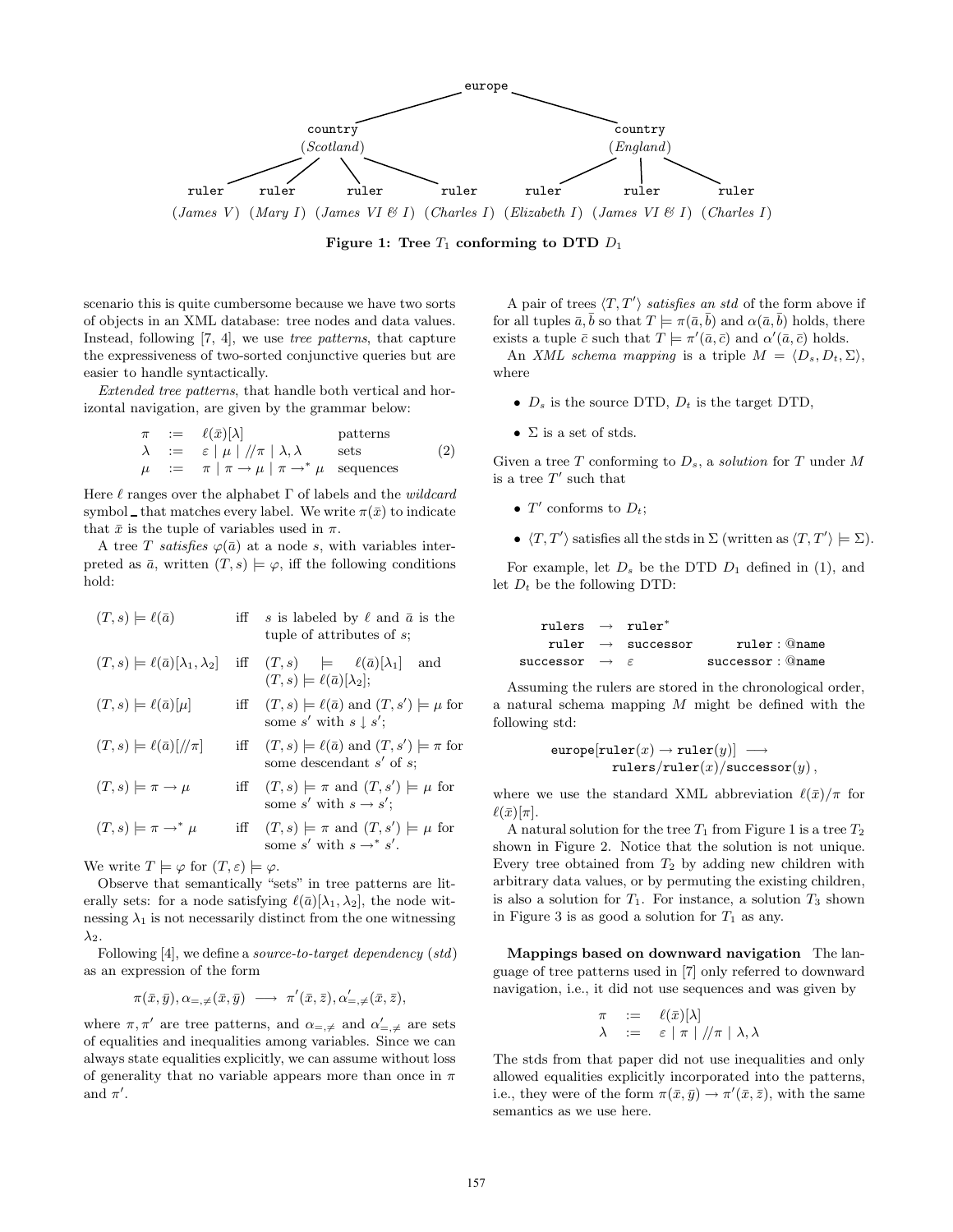

Figure 3:  $T_3$ : another possible solution for  $T_1$ 

Classes of mappings In general, mappings can use vertical and horizontal navigation as well as data comparisons. Restricted classes are obtained by limiting downward navigation (for example, disallowing descendant), horizontal navigation (disallowing  $\rightarrow$  or  $\rightarrow^*$  in sequences), and data value comparisons (disallowing equalities or inequalities).

More precisely, we say that  $\downarrow^*$ ,  $\rightarrow$ , and  $\rightarrow^*$  are used in a mapping if some pattern uses the  $/\pi$  construction in 'sets' in (2), or the  $\pi \to \mu$  or  $\pi \to^* \mu$  construction in 'sequences' in (2). A mapping uses equality if either equalities are present in formulae  $\alpha$ <sub>=</sub>, or if some variables are repeated in patterns (which forces two data values to be equal). And finally, a mapping uses inequality if inequalities are present in formulae  $\alpha_{\neq}$ .

Thus, for a subset  $\sigma \subseteq \{\downarrow, \downarrow^*, \rightarrow, \rightarrow^*, =, \neq\}$ , we write  $\mathbf{SM}(\sigma)$  to denote the class of schema mappings in which stds use only the operations from  $\sigma$ . For example, the mapping described above is in  $SM(\downarrow, \rightarrow)$ . The class (3) of XML schema mappings originally considered in [7] is  $\text{SM}(\downarrow, \downarrow^*, =)$ in this notation.

For reasons to be explained shortly, we work extensively with nested relational schema mappings, i.e., schema mappings whose target DTDs are nested relational. By  $\text{SM}^{\text{nr}}(\sigma)$ we denote the class of nested relational schema mappings in  $\mathbf{SM}(\sigma)$ . Our example of a mapping above is from the class  $SM<sup>nr</sup>(\downarrow, \rightarrow).$ 

If we use the standard XML encoding of relational databases, then relational schema mappings fall into the class  $\mathbf{S}\mathbf{M}^{\mathrm{nr}}(\downarrow, =).$ 

## **2.3 Query language**

We follow the relational case [8, 14, 19] and study query answering for conjunctive queries and their unions. Conjunctive queries over trees are normally represented with tree patterns [16, 12, 13]. Thus, for querying XML documents we use the same language as for the dependencies: tree patterns augmented with equalities as well as inequalities, to capture the analog of relational conjunctive queries with inequalities. And, of course, we allow projection.

That is, a query is an expression of the form

$$
\exists \bar{x} \ (\pi, \alpha_{=, \neq}),
$$

where  $\pi$  is a tree pattern and  $\alpha_{=,\neq}$  is a set of equalities and inequalities. The semantics is defined in the standard way. The output of the query is the set of those valuations of free variables that make the query hold true. This class of queries is denoted by CTQ (conjunctive tree queries). Note that CTQ is indeed closed under conjunctions, due to the semantics of  $\lambda, \lambda'$  in patterns.

We also consider unions of such queries: UCTQ denotes the class of queries of the form  $Q_1(\bar{x}) \cup \cdots \cup Q_m(\bar{x})$ , where each  $Q_i$  is a query from **CTQ**. Like for schema mappings, we write  $\mathbf{CTQ}(\sigma)$  and  $\mathbf{UCTQ}(\sigma)$  for  $\sigma \subseteq \{\downarrow, \downarrow^*, \rightarrow, \rightarrow^*, =, \neq\}$ to denote the subclass of queries using only the symbols from  $\sigma$ .

Let us get back to our running example. A query one might ask over the target database is to list the rulers who were successors to more that one ruler. This would be expressed by the following conjunctive query MultiSucc:

$$
\exists x \exists y \left( \begin{array}{c} \mathtt{rulers}[-\mathtt{ruler}(x)/\mathtt{successor}(z),\\ \mathtt{ruler}(y)/\mathtt{successor}(z)],\\ x \neq y \end{array} \right)
$$

Note that this query uses both inequality and equality, since the variable  $z$  is used twice in the tree pattern. Hence, this query is in  $\mathbf{CTQ}(\downarrow, =, \neq).$ 

Coming back to our example, on the tree  $T_2$  from Figure 2 the query MultiSucc would return  $\{$  "James VI & I" $\},$ and on the tree  $T_3$  from Figure 3 the answer would be  $\{ "James VI & I", "Charles I"\}.$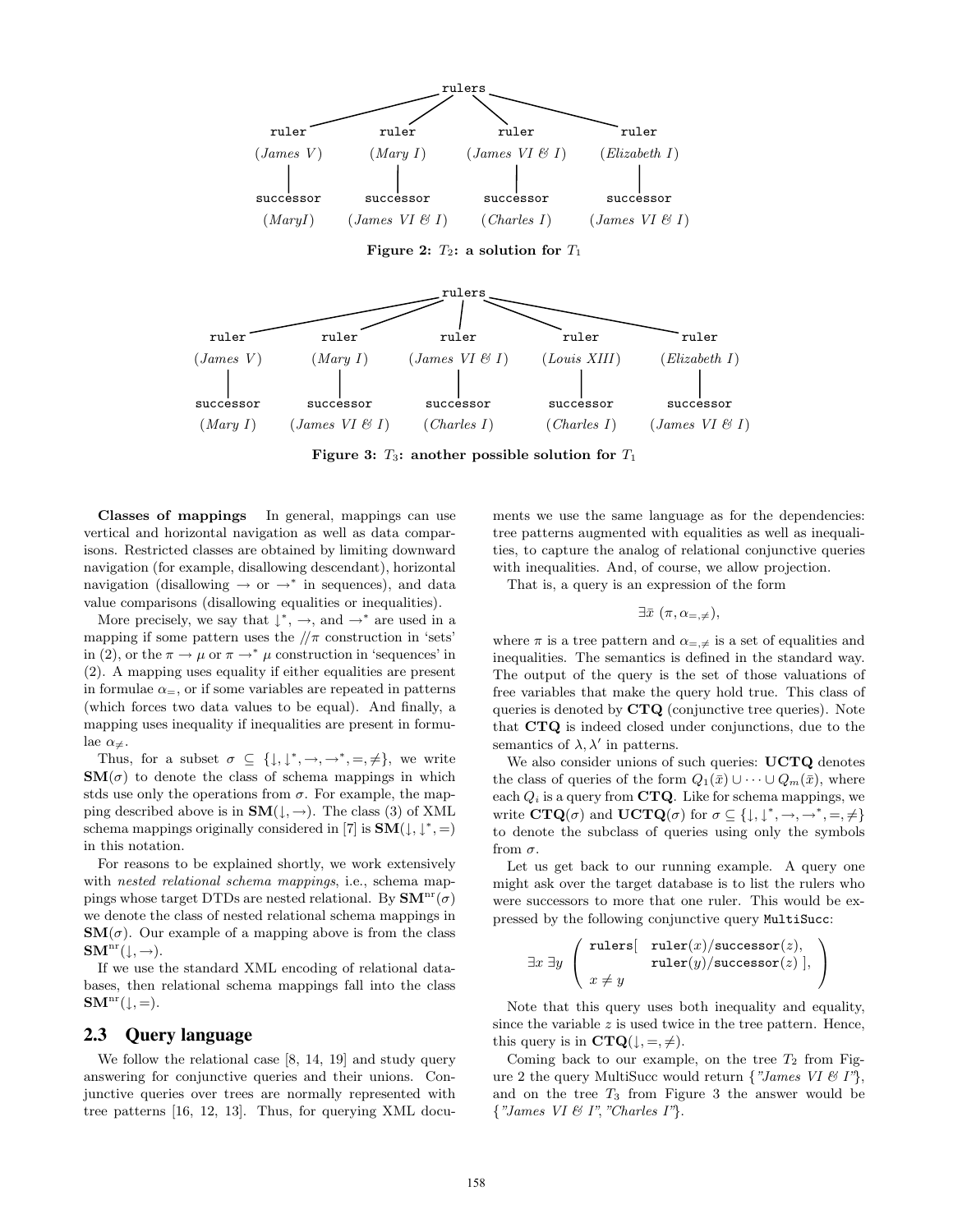# **3. DATA EXCHANGE IN SIMPLE SETTINGS**

Data exchange is the problem of transforming data in the source schema into data in the target schema, according to stds. As we have already explained, the result of this transformation may not be unique. The fundamental problem of data exchange is to answer queries over the target data. Suppose we are given a mapping  $M$ , a query  $Q$ , and a source tree  $T$  conforming to  $D_s$ . What answer should we return if there is more than one solution for  $T$ ? Following [14, 7], we adapt the certain answers semantics, i.e., we return the tuples which would be returned for every possible solution:

$$
certain_M(Q, T) = \bigcap \left\{ Q(T') \mid T' \text{ is a solution for } T \atop \text{under } M \right\}.
$$

The subscript M is omitted when it is clear from the context.

Note that our queries output sets of tuples rather than trees, so we can define certain answers by taking the intersection of the answers over all solutions.

In our running example,

$$
certain_M(\text{MultiSucc}, T_1) = \{ "James VI \& I"\}.
$$

Note that when Q is a Boolean query,  $certain_M(Q, T)$  is true if and only if Q is true for all the solutions.

Fix an XML schema mapping M and a query Q. We are interested in the following decision problem.

| PROBLEM:  | CERTAIN $_M(Q)$                                |
|-----------|------------------------------------------------|
| INPUT:    | a tree T, a tuple $\bar{s}$                    |
| QUESTION: | $\bar{s} \in \operatorname{certain}_M(Q, T)$ ? |

We now recall what is already known about simple settings based on downward navigation [7], i.e., mappings from  $SM(\downarrow, \downarrow^*, =)$  and queries from  $\mathbf{UCTQ}(\downarrow, \downarrow^*, =)$ . The problem is in coNP, and could be coNP-hard. To reduce the complexity, one can vary three parameters of the problem: DTDs, stds, and queries.

It turns out that in order to get tractability we have to restrict the first two parameters simultaneously.

The general idea behind the restrictions is to avoid any need for guessing where patterns could be put in a target tree. For that, the mapping has to be as specific as possible. In terms of DTDs this restriction is well captured by the notion of nested relational DTDs (for instance, there is no explicit disjunction). But guessing is also involved whenever wildcard and descendant are used in the stds. The mappings which use neither  $\downarrow^*$  nor  $\angle$  in target patterns in stds were called fully specified. The following theorem summarizes the results on simple mappings.

THEOREM 3.1. (see [7]) For every schema mapping  $M \in$  $\text{SM}(\downarrow, \downarrow^*, =)$  and every query  $Q \in \text{CTQ}(\downarrow, \downarrow^*, =)$ 

- (1) CERTAIN $_M(Q)$  is in coNP,
- (2) CERTAIN $_M(Q)$  is in PTIME, if M is fully specified and nested relational.

Moreover, if one of the hypotheses in (2) is dropped, one can find a mapping M and a query  $Q$  such that  $CERTAIN_M(Q)$ is coNP-complete.

Note that item (2) includes, as a special case, the tractability of the certain answers problem for conjunctive queries in relational data exchange. Indeed, it says that answering queries from  $\mathbf{CTQ}(\downarrow, \downarrow^*, =)$  (and even unions of those) is tractable for mappings from the class  $\text{SM}^{\text{nr}}(\downarrow, =)$ , and as we remarked earlier, relational schema mappings fall into this class under the natural representation of relations as flat trees.

The result of [7] is actually more precise. For fully specified mappings there is a dichotomy in the first parameter: if DTDs allow enough disjunction, the problem is coNP-hard, otherwise it is polynomial. The exact class of tractable DTDs is the one using so called univocal regular expressions (see [7] for a rather involved definition). Intuitively, it extends nested-relational DTDs with a very week form of disjunction. Query answering in this case is based on constructing a specific instance using a chase procedure, and the use of disjunction in DTDs is limited so as to keep the chase polynomial.

Our goal Given the results of [7], we must stay with a restricted class of DTDs and fully specified mappings to have any hope of getting tractability of query answering. Hence, our questions are:

- 1. How bad could the complexity of  $CERTAIN_M(Q)$  be if we extend the classes  $\text{SM}^{\text{nr}}(\downarrow, =)$  of mappings and  $CTQ(\downarrow, \downarrow^*, =)$  of queries?, and
- 2. Can we extend the classes  $\mathbf{S}\mathbf{M}^{\text{nr}}(\downarrow, =)$  of mappings and  $CTQ(\downarrow, \downarrow^*, =)$  of queries with new features while retaining tractable query answering?

In the next section, we show that we do not have to worry about the first question – the coNP bound is not broken by adding new features. We also make an observation about an easy lower bound on the problem that refines question 2 a bit.

# **4. DATA EXCHANGE IN EXTENDED SETTINGS**

In the previous section we have sketched the tractability frontier for simple mappings and simple queries. Now, we would like to see what can be done to extend the tractable case with horizontal navigation and data comparisons. But first, we need to verify whether the upper bound remains the same with all the new features.

Note that unlike in some other cases (e.g., relational queries under the closed world semantics [1]), the coNP upper bound on certain answers is nontrivial even in the case of simple downward mappings (3). Now we show that we can recover the upper bound for much more expressive mappings. We do it by casting the problem as a special case of query answering over incomplete XML documents, for which the coNP bound has recently been proved [9].

PROPOSITION 4.1. For every schema mapping M from  $\text{SM}(\downarrow, \downarrow^*, \rightarrow, \rightarrow^*, =, \neq)$  and every query Q from  $\text{CTQ}(\downarrow, \downarrow^*,$  $\rightarrow, \rightarrow^*, =, \neq),$  the complexity of CERTAIN<sub>M</sub>(Q) is in coNP.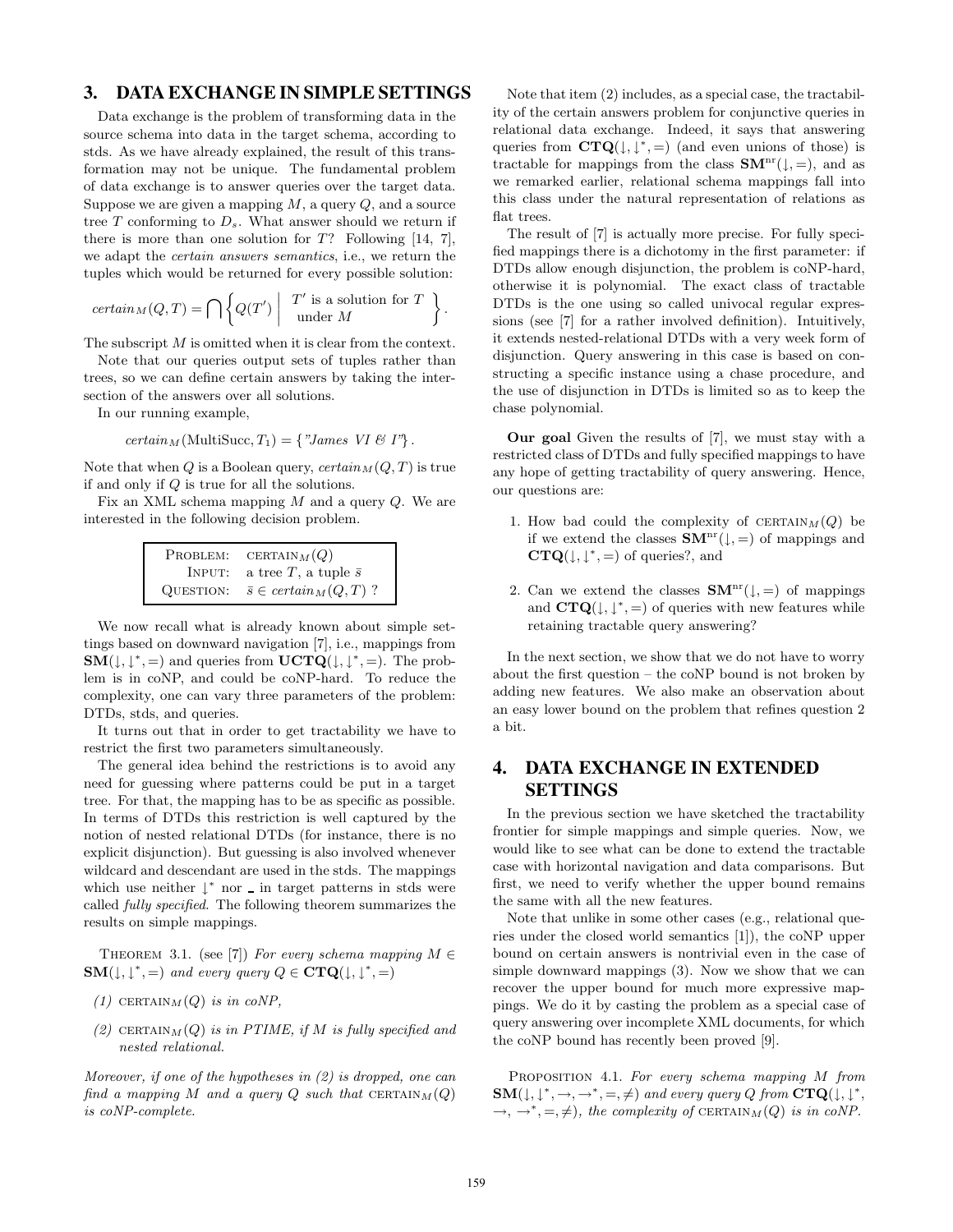*Proof sketch.* Suppose that the mapping  $M$  is of the form  $\langle D_s, D_t, \{\varphi_i \to \psi_i \, | \, i \in [n] \} \rangle$ . Given a tree T conforming to  $D_s$ , what we have is essentially an incomplete tree. More precisely, we have polynomially many target patterns  $\psi_i(\bar{s}_{i,1}), \ldots, \psi_i(\bar{s}_{i,k_i}),$  where  $i \in [n]$  and  $k_i$  is polynomial in the size of  $T$ . This set of patterns can be seen as a single XML tree with incomplete information. Thus our problem is equivalent to the following: given an incomplete tree I and a tuple  $\bar{s}$ , is  $\bar{s}$  a certain answer to Q over I? This was shown to be in [9].  $\Box$ 

From the previous section we know that in order to get tractability, we need to confine ourselves to nested relational DTDs and fully specified stds. In addition, we must disallow inequality in the query languages. It is known to lead to coNP-hardness already in the relational case [14, 22]. Since the usual translation from the relational setting to the XML setting produces fully specified nested relational mappings, we have the following result.

COROLLARY 4.2. There exist a nested-relational fully specified schema mapping M in  $\text{SM}^{\text{nr}}(\downarrow, =)$  and a query Q in  $CTQ(\downarrow, =, \neq)$  such that CERTAIN(Q) is coNP-complete.

Our goal – revised Now that we know that inequality in queries immediately leads to intractability, and that we do not have to worry about potentially worse complexity bounds than before, our revised goal is as follows: Can we find  $\sigma_1 \supseteq {\downarrow, =}$  and  $\sigma_2 \supseteq {\downarrow, \downarrow^*, =}$  such that CERTAIN $_M(Q)$ is tractable for all  $M \in \text{SM}^{\text{nr}}(\sigma_1)$  and  $Q \in \text{UCTQ}(\sigma_2)$ .

In what follows we show that it is possible to extend schema mappings, but it is almost impossible to extend the query language.

# **5. EXTENDING THE MAPPING LANGUAGE**

In this section we show that we can extend mappings with horizontal navigation and data value comparisons without losing tractability, provided that we stick to the basic query language. Recall that mappings must be *fully specified* to guarantee tractability, i.e., they use patterns given by the grammar

$$
\begin{array}{rcl}\n\pi & := & \ell(\bar{x})[\lambda] \\
\lambda & := & \varepsilon \mid \mu \mid \lambda, \lambda \\
\mu & := & \pi \mid \pi \to \mu \mid \pi \to^* \mu\n\end{array} \tag{3}
$$

with  $\ell \neq (i.e., they disallow \downarrow^*$  and the wildcard), see [7]).

THEOREM 5.1. Suppose that  $M$  is a fully specified schema mapping in  $\text{SM}^{\text{nr}}(\downarrow, \rightarrow, \rightarrow^* , =, \neq)$  and  $Q \in \text{UCTQ}(\downarrow, \downarrow^* , =)$ . Then CERTAIN $(Q)$  is in PTIME.

Proof sketch. The proof is based on the observation that the chase algorithm of [7] can be extended to handle additional features of schema mappings. Given an source tree T, the algorithm constructs in polynomial time a "minimal" solution  $T^*$  for which  $Q(T^*) = \text{certain}_M(Q, T)$ .

The algorithm roughly works as follows. First, it constructs a canonical presolution, which is essentially the result of putting together all the target patterns to be satisfied.

That is, for each std  $\varphi(\bar{x}, \bar{y}), \alpha(\bar{x}, \bar{y}) \to \pi'(\bar{x}, \bar{z}), \alpha'(\bar{x}, \bar{z})$  and tuples  $\bar{a}, \bar{b}$  so that  $\varphi(\bar{a}, \bar{b}), \alpha(\bar{a}, \bar{b})$  are satisfied in the source tree T, we pick a tuple  $\bar{c}$  of fresh nulls so that  $\alpha'(\bar{a}, \bar{c})$  is satisfied and put the pattern  $\pi'(\bar{a}, \bar{c})$  into the target tree. This construction only involves evaluating patterns and can be done in polynomial time.

As such a tree need not conform to the target DTD, the algorithm then tries to "repair" the canonical presolution so that it actually is a solution, i.e., conforms to the target DTD. The important property of the class  $\mathbf{UCTQ}(\downarrow, \downarrow^*,=)$ is that queries are insensitive to the horizontal order of children in trees. Hence in trying to enforce the conformance to the target DTD, we do not have to reorder children under each node. This repairing procedure might fail, in which case there is no solution for the source tree  $T$ . If it successfully terminates, then we have the desired solution  $T^*$  and we can compute  $Q(T^*)$ ).  $\Box$ 

#### **6. EXTENDING THE QUERY LANGUAGE**

We have seen that extending the mapping language is harmless, so the next question is whether we can extend the query language. The answer is exactly the opposite: even very small additions lead to intractability. We start with the simplest mappings and show that extending queries with any form of horizontal navigation leads to intractability. Then, analyzing the causes of this intractability, we consider two modifications of the simple class, exploring two complementary directions. The first deals with mappings which fully specify the sibling order, the second investigates mappings based on DTDs invariant under sibling permutations. We show that even under such restrictions, tractability cannot be recovered.

## **6.1 Simple mappings**

We start with the simplest class of mappings, those with only the child-based navigation, with fully specified patterns, and nested relational DTDs. For such mappings, we cannot extend the query language  $CTQ(\downarrow, \downarrow^*, =)$  with any form of horizontal navigation.

THEOREM 6.1. There exist

- a fully specified schema mapping  $M \in \mathbf{SM}^{\text{nr}}(\downarrow)$ ;
- a query  $Q_1 \in \mathbf{CTQ}(\downarrow, \rightarrow, =);$  and
- a query  $Q_2 \in \mathbf{CTQ}(\downarrow, \rightarrow^*, =)$

such that both CERTAIN $_M(Q_1)$  and CERTAIN $_M(Q_2)$  are coNPcomplete.

Proof. The coNP upper bound follows from Proposition 4.1. For the lower bound, we prove the first claim of the theorem, and the proof for the second can be obtained by replacing  $\rightarrow^*$  with  $\rightarrow$  in the following proof.

We describe an XML schema mapping  $M$  and a query  $Q \in \mathbf{CTQ}(\downarrow, \rightarrow, =)$  such that 3SAT is reducible to the complement of  $CERTAIN_M(Q)$ . More specifically, there exist an XML schema mapping M and a Boolean query Q such that

certain $_M(Q, T_{\varphi})$  is false iff  $\varphi$  is satisfiable,

where  $T_{\varphi}$  is a tree encoding of the formula  $\varphi$ .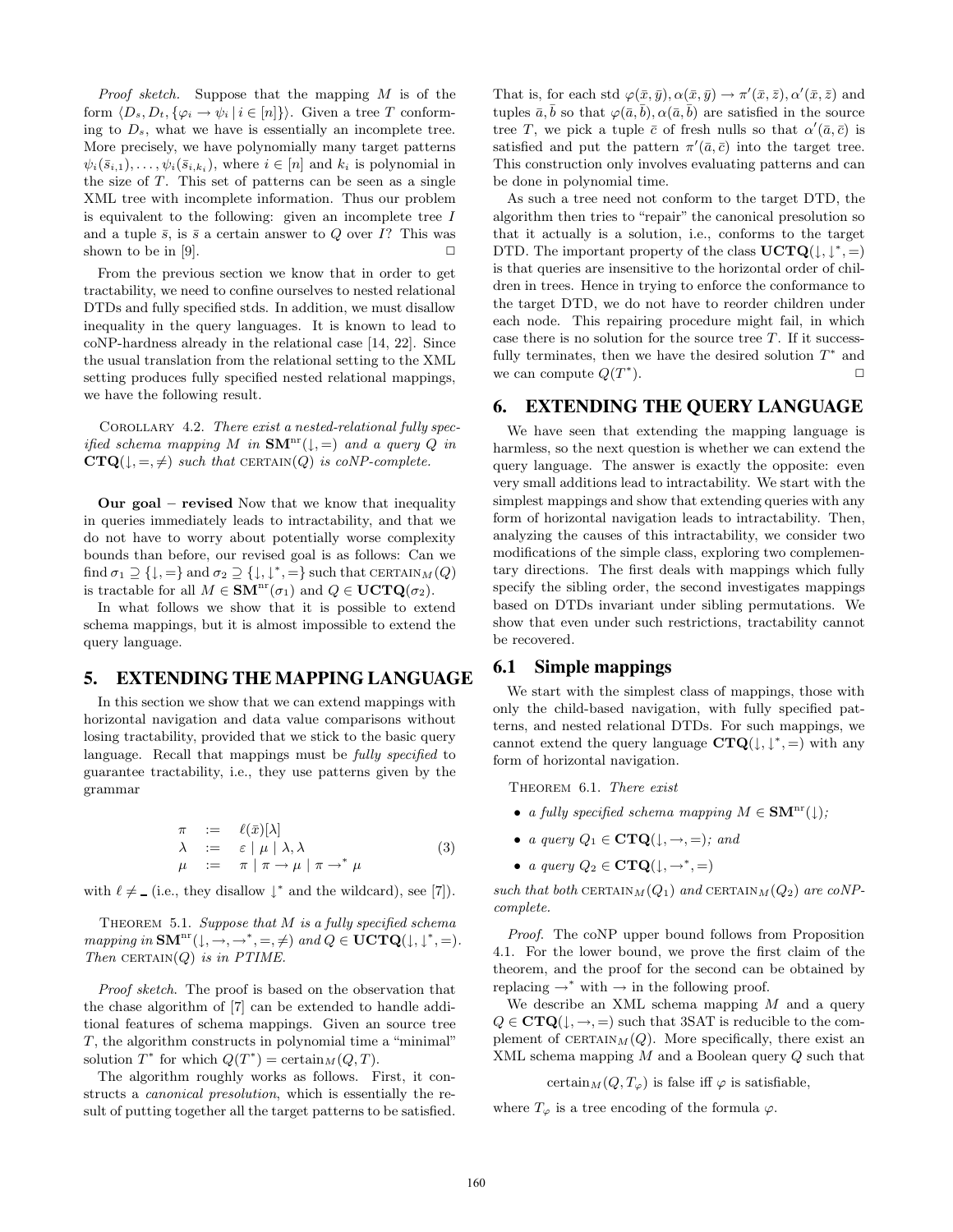The idea of the reduction is the following: we transform a 3CNF formula  $\varphi$  into a source tree  $T_{\varphi}$ . The mapping is defined so that a solution of  $T_{\varphi}$  corresponds to a selection of (at least) one literal for each clause in the formula. Finally we provide a query that is true when such a selection contains a variable and its negation. Thus the existence of a solution falsifying the query implies the existence of a well-defined (partial) assignment that satisfies the formula  $\varphi$ .

Suppose we are given a 3-CNF formula  $\varphi = \bigwedge_{i=1}^n \bigvee_{j=1}^3 c_{ij},$ where  $c_{ij}$  is a literal. We construct a source tree  $T_{\varphi}$  by the following encoding, which we explain with a concrete example. A formula  $(x_1 \vee \neg x_3 \vee x_4) \wedge (x_2 \vee x_3 \vee \neg x_4)$  is encoded as follows:



Each L node has two attribute values encoding a variable and its negation, respectively. For example  $L(1, 2)$  indicates that  $x_1$  is encoded by the data value '1' and  $\neg x_1$  by '2'. In general, for each variable we have an L node encoding it and its negation with distinct values. Also for each clause in the formula we have  $C$  node that has three children labeled  $H_1, H_2, H_3$ , respectively. The data value held at C is an identifier for it, and  $H_i$  holds the data value encoding the i-th literal in the clause. In the example above, the second literal of the first clause is  $\neg x_3$  and hence the data value of  $H_1$  under the middle C node is '6'.

Formally the source DTD  $D_s$  is

$$
r \to C^* L^*
$$
  
\n
$$
C: \textcircled{a}_{a_1} L: \textcircled{a}_{a_2}, \textcircled{a}_{a_3}
$$
  
\n
$$
C \to H_1 H_2 H_3 \qquad H_1, H_2, H_3: \textcircled{b}_1.
$$

The target DTD  $D_t$  is quite similar to the source DTD above:

$$
r \to C^* L^* \qquad C : @a_1 \qquad L : @a_2, @a_3
$$
  

$$
C \to H^* \qquad H : @b_1
$$

The last component of the schema mapping are the stds Σ. The idea for the mapping is that, given  $T<sub>ϕ</sub>$ , we essentially copy it in the target, but allow the reordering of children under each C node with the use of ','(comma). This reordering corresponds to 'choosing one literal per clause' mentioned earlier. Intuitively, we choose a literal having more than two following siblings. Since each C node has three  $H$  nodes below, clearly at least one literal is chosen for each clause.

$$
r[C[H_1(x), H_2(y), H_3(z)]] \to r[C[H(x), H(y), H(z)]]
$$

$$
r[L(x, y)] \to r[L(x, y)]
$$

Finally we define the query. It is true if a variable and its negations are contained among the chosen literals. The query is:

$$
\exists x \exists y \ \begin{pmatrix} r[L(x, y), & C[H(x) \to H \to H], \\ C[H(y) \to H \to H]] \end{pmatrix}
$$

Formally, the correctness of the reduction can be proved as follows. We prove that  $certain_M(Q,T_\varphi)$  is false if and only if a 3-CNF formula  $\varphi$  is satisfiable.

 $(\Rightarrow)$  Suppose certain $_M(Q, T_{\varphi})$  is false. Then there exists a tree  $T'$  that is a solution for the tree encoding of  $\varphi$  and falsifies the query. We extract an assignment  $v$  from  $T'$  as follows. For each fragment matching  $r[C[H(x) \rightarrow H \rightarrow H]]$ ,  $v$  assigns true to the variable encoded by  $x$ . This assignment is consistent since the query is false over  $T'$ . Finally the assignment satisfies  $\varphi$ . The dependency requires that there should be at least three  $H$ 's (holding values appearing in the source) below a C node. Hence, for each C node, there is at least one  $H$  node beneath it that has two following siblings, so that the corresponding literal is true by the assignment.

 $(\Leftarrow)$  Suppose that  $\varphi$  is satisfiable. Assume v is a satisfying assignment. Then we construct a solution of the mapping for  $T_{\varphi}$  that falsifies the query in the following way. Basically what we do is to change the order of  $H$ 's under each  $C$ node so that, for each clause, a literal assigned true has at least two following siblings. More specifically, for each tree fragment of the form  $r[C|H_1(d_1), H_2(d_2), H_3(d_3)]$ , the corresponding clause has at least one literal that is assigned true by v. We choose the data encoding one such literal (we choose the one corresponding to a literal with the smallest index if there are more than one literal to which  $v$  assigns true). For example, suppose it is  $d_2$ . Then we make the tree fragment  $r[C]H(d_2) \to H(d_1) \to H(d_3)$ ]. After we process all the fragments corresponding to clauses, we simply copy all the  $L$  nodes in the target. Since  $v$  never assigns true to a variable and its negation, the query is false over the constructed tree.  $\hfill \Box$ 

## **6.2 Fully specified sibling order**

We have seen that even if we stick to basic downward mappings, we cannot extend the query language. But perhaps we can find a more suitable class of mappings?

Observe that in the setting of the previous section, we violated the idea behind the principle of being fully specified (although not the formal definition), as queries used horizontal navigation, and yet mappings did not specify it completely, by allowing the set constructor  $\lambda$ ,  $\lambda'$  in (3). Such nondeterminism in placing patterns in target trees leads to intractability.

So it seems natural to restrict the use of this nondeterminism and properly redefine the notion of being fully specified for horizontal navigation. We do it now, but show that, unlike in the easier case of [7], it does not lead to tractability.

There are two possible ways to define the notion of being fully specified with respect to the horizontal ordering. In the more relaxed notion, called  $\rightarrow^*$ -fully specified, we insist that for every two subpatterns which start at children of the same node, we know their relative ordering. In the stronger notion, called  $\rightarrow$ -*fully specified*, we completely specify the  $\rightarrow$ relation among the siblings.

More precisely,  $\rightarrow^*$ -fully specified patterns exclude, in addition to  $/\pi$  and wildcard, the ability to take union (i.e.,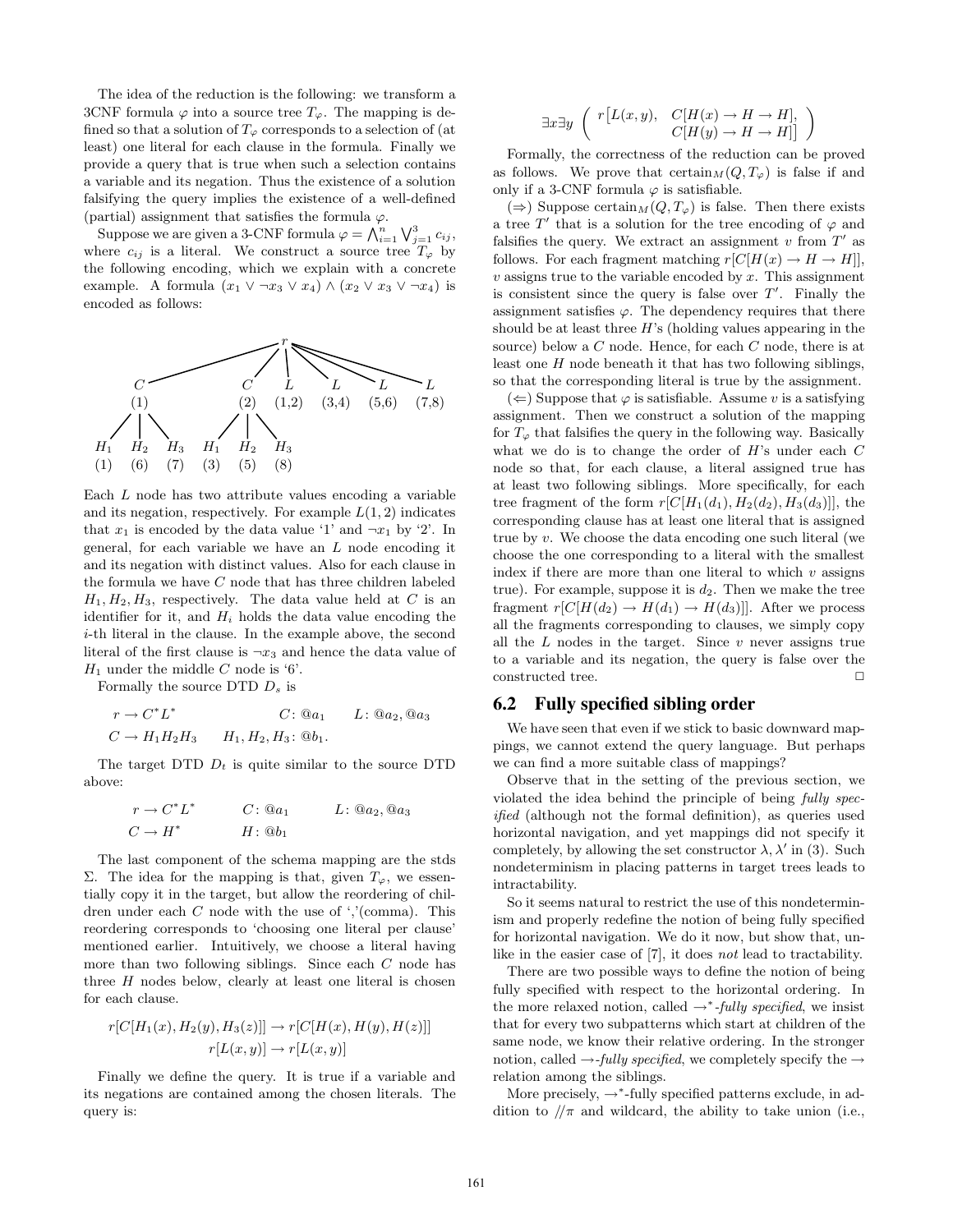the  $\lambda$ ,  $\lambda'$  construct) and are given by :

$$
\begin{array}{lll}\n\pi & := & \ell(\bar{x})[\mu] \\
\mu & := & \varepsilon \mid \pi \mid \pi \to \mu \mid \pi \to^* \mu\n\end{array}
$$

The →-fully specified patterns in addition exclude  $\rightarrow^*$  and are given by :

$$
\pi \ := \ \ell(\bar{x})[\mu] \qquad \qquad \mu \ := \ \varepsilon \mid \pi \mid \pi \to \mu
$$

For example, an std using  $a[b, c]$  is neither  $\rightarrow$ - nor  $\rightarrow^*$ -fully specified; an  $a[b \rightarrow^* c] \rightarrow a[c \rightarrow^* d]$  is  $\rightarrow^*$ -fully specified, but not  $\rightarrow$ -fully specified, and an std using  $a[b \rightarrow c \rightarrow d]$  is  $\rightarrow$ -fully specified.

We start with the  $\rightarrow$ -fully specified mappings.

THEOREM 6.2. There exist a  $\rightarrow$ -fully specified schema mapping  $M \in \text{SM}^{\text{nr}}(\downarrow, \rightarrow)$  and a query  $Q \in \text{CTQ}(\downarrow, \rightarrow, =)$ such that  $CERTAIN(Q)$  is coNP-complete.

Proof sketch. As in the previous proof, we will provide an XML schema mapping  $M = \langle D_s, D_t, \Sigma \rangle$  and a query Q such that we can reduce 3SAT to the complement of certain $_M(Q, T_{\varphi})$ , where  $T_{\varphi}$  is the same encoding of formulas as in the previous proof. The source DTD  $D_s$  is:

$$
r \to C^* L^*
$$
  
\n
$$
C: @a_1
$$
  
\n
$$
L @a_2, @a_3
$$
  
\n
$$
C \to H_1 H_2 H_3
$$
  
\n
$$
H_1, H_2, H_3: @b_1,
$$

The target DTD is again almost the same as the source, except that it has  $G_i$ 's. With these extra element types, we 'choose' a literal from each clause. Intuitively we select  $H_i$ 's that are 'two step to the right of  $G_1$ '.

$$
r \to C^* L^*
$$
   
\n $L: \text{@}a_1, \text{@}a_2$   
\n $C \to G_1 G_2? G_3? H_1 H_2 H_3$   $H_1, H_2, H_3: \text{@}b_1.$ 

The stds are simply copying :

$$
r[L(x, y)] \rightarrow r[L(x, y)]
$$
  

$$
r[C[H_1(x) \rightarrow H_2(y) \rightarrow H_3(z)]] \rightarrow
$$
  

$$
r[C[H_1(x) \rightarrow H_2(y) \rightarrow H_3(z)]]
$$

The query Q is selected so that it is true if a variable and its negation are both 'chosen', just as in the previous proof. It is given by :

∃x∃y " r ˆ L(x, y), C[G<sup>1</sup> → → → (x)], C[G<sup>1</sup> → → → (y)]˜ «

Correctness is shown in the appendix.  $\Box$ 

We now show intractability for →<sup>∗</sup> -fully specified mappings.

THEOREM 6.3. There exist  $a \rightarrow^*$ -fully specified schema mapping  $M \in \text{SMT}^{\text{nr}}(\downarrow, \rightarrow^*)$  and a query Q from the class  $CTQ(1, \rightarrow^* , =)$  such that CERTAIN(Q) is coNP-complete.

*Proof sketch.* As before we provide  $M = \langle D_s, D_t, \Sigma \rangle$  and a query Q to which 3SAT is reducible to the complement of CERTAIN $_M(Q)$ .

The DTD  $D_s$  is similar to the one we used before:

$$
r \to C^* L^* \qquad C: @a_1 \qquad L: @a_2, @a_3C \to H^* \qquad H: @b_1
$$

Note that the subscript in  $H$  is dropped. We encode a given 3CNF formula  $\varphi$  as  $T_{\varphi}$ , by simply dropping the subscript in the previous encoding.

The target DTD is the following:

$$
r \to A^* L^* \qquad A \colon @b_1, @b_2 \qquad L \colon @a_2, @a_3
$$

The constraint is the following: it "flattens" the structure using multi-attributes. Each A node contains two attributes, the first of which indicates a clause and the second of which encodes a literal. Formally the stds are:

$$
r/C(x)/H(y) \to r/A(x,y)
$$

$$
r/L(x,y) \to r/L(x,y)
$$

In a target tree, we choose a literal that has at least two following siblings in each clause (i.e., with the same first attribute value).

Finally we define the query  $Q$  as follows. As in the previous reductions, the query is true when the set of selected literals contains a variable and its negation. It is given by

$$
r[L(x,y),r[A(v,x) \rightarrow^* A(v,u_1) \rightarrow^* A(v,u_2)],
$$
  

$$
A(w,y) \rightarrow^* A(w,u_3) \rightarrow^* A(w,u_4)]
$$

with all the variables  $x, y, v, w, u_1, u_2, u_3, u_4$  quantified existentially. Note that the stds in  $M$  do not use  $\rightarrow^*$ .

Observe that we cannot replace  $\rightarrow^*$  with  $\rightarrow$  here because the above constraints do not guarantee all the a's with the same first coordinate (identifier for clause) appear consecutively in the target.  $\Box$ 

## **6.3 Threshold DTDs**

To motivate our last attempt to find a tractable class, consider the following example. Suppose we have a dependency  $\varphi(x, y) \to r[a(x) \to b(y)]$  with the target DTD being  $r \rightarrow a^*b^*$ . Once a source tree has more than one pair satisfying  $\varphi(x, y)$ , it does not have solution since  $a(v_1) \to b(v_2)$ and  $a(v_3) \rightarrow b(v_4)$  can never coexist (assuming  $v_1 \neq v_3$  or  $v_2 \neq v_4$ ). Arguably this is rather anomalous and it is more natural, at least for nested relational DTDs, to allow arbitrary permutations of letters.

Such an approach was taken by [2]. They used threshold  $DTDs$  which assign each element type  $\ell$  its multiplicity atom  $\mu(\ell)$ , an expression of the form  $\hat{\ell}_1 \cdots \hat{\ell}_m$ , where  $\hat{\ell}$  is one of  $\ell_i, \ell_i^*, \ell^+, \text{ and } \ell_i^* = \ell_i$ , which limits the number of children of type  $\ell_i$  of a node labeled  $\ell$  in the obvious way, without imposing any restriction on the order of the children. For example,  $a^*b^*$  viewed as a multiplicity atom says that there are some (perhaps none)  $a$ 's and some  $b$ 's, but not that all  $a$ 's should precede all  $b$ 's, as the usual regular expression would say.

We write  $\text{SM}^{\text{th}}$  and  $\text{SM}^{\text{th}}(\sigma)$  for classes of schema mappings using such threshold DTDs.

Do such mapping admit a better algorithm for computing certain answers? Again, the answer is negative, this time for unions of conjunctive queries (note that previous results for tractable query answering in both relational and XML data exchange work for both conjunctive queries and their unions).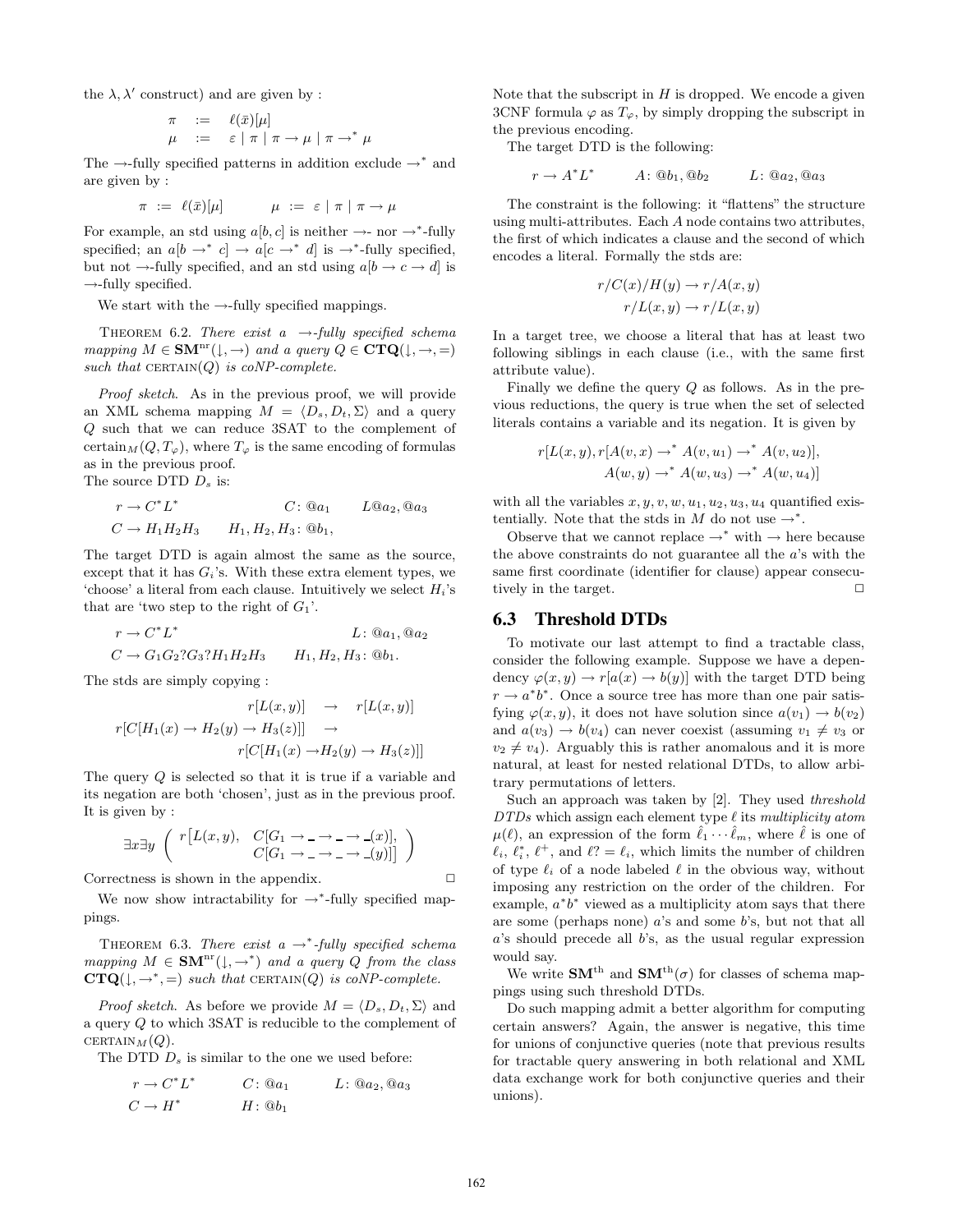THEOREM 6.4. There exist

- $a \rightarrow$ -fully specified schema mapping M from  $\textbf{SM}^{\text{th}}(\downarrow, \rightarrow)$ , and a query Q from  $\textbf{UCTQ}(\downarrow, \rightarrow, =)$ ,
- $a \rightarrow^*$ -fully specified schema mapping M' from  ${\bf SM}^{\rm th}(\downarrow, \rightarrow)$ , and a query Q' from  ${\bf CTQ}(\downarrow, \rightarrow^*,\equiv)$ ,

such that both CERTAIN $_M(Q)$  and CERTAIN $_{M'}(Q')$  are coNPcomplete.

Proof sketch. For the second item, the proof of Theorem 6.3 applies verbatim, so we prove only the first item. We will describe an XML schema mapping  $M = \langle D_s, D_t, \Sigma \rangle$  and a query Q such that 3SAT is reducible to the complement of CERTAIN $M(Q)$ . We use the same encoding  $T_{\varphi}$  of a given 3CNF formula  $\varphi$  as in the proof of Theorem 6.1.

The idea of the reduction is the following: we transform a 3CNF formula  $\varphi$  into a source tree  $T_{\varphi}$ . The mapping is defined so that a solution of  $T_{\varphi}$  corresponds to a selection of (at least) one literal for each clause in the formula. Finally we provide a query that is true when such a selection contains a variable and its negation. Thus the existence of a solution falsifying the query means the existence of a well-defined (partial) assignment that satisfies the formula  $\varphi$ . The difference from the previous proofs is how we "choose" literals.

The source DTD  $D_s$  is the familiar one:

$$
r \to C^* L^*
$$
  
\n
$$
C: a_1
$$
  
\n
$$
L: @a_1, @a_2
$$
  
\n
$$
C \to H_1 H_2 H_3
$$
  
\n
$$
H_1, H_2, H_3: @b_1
$$

The target DTD  $D_t$  is the following. The difference from the source DTDs is that each  $H_i$  has  $A, B$  below. Since we are working with a threshold DTD,  $A, B$  can appear in either order. The set of the selected (values encoding) literals having " $A \rightarrow B$ " below.

$$
r \to C^* L^* \qquad L: @a_1, @a_2C \to H_1 H_2 H_3 \qquad H_1, H_2, H_3: @b_1H_i \to AB
$$

The stds are copying. Note that they are  $\rightarrow$ -fully-specified.  $r[C|H_1(x) \rightarrow H_2(y) \rightarrow H_3(z)]$   $\rightarrow$ 

$$
r[C[H_1(x) \to H_2(y) \to H_3(z)]]
$$
  
 
$$
r[L(x,y) \to r[L(x,y)].
$$

We define the query that is true when both a variable and its negation are selected or there is a clause where no literal is selected. Formally, it is  $q_1 \cup q_2$ , where

$$
q_1 = \bigcup_{i,j \in \{1,2,3\}} \exists x \exists y \ \begin{pmatrix} r[L(x,y), & C[H_i(x)[B \to A]], \\ C[H_j(y)[B \to A]] \end{pmatrix}
$$

and

$$
q_2 = r \Big[ C \big[ H_1[B \to A] \to H_2[B \to A] \to H_3[B \to A] \big] \Big]
$$

The correctness of the reduction follows from these two observations:

- Due to  $q_1$ , the assignment is consistent;
- Due to  $q_2$ , each clause has at least one variable assigned true.

 $\Box$ 

## **7. CONCLUSION**

We have studied query answering for XML data exchange with the language allowing vertical and horizontal navigation and data comparisons. Earlier work on XML data exchange with a less expressive language showed that query answering is tractable for simple mappings, and coNP-complete for more complex ones. Our main finding is that we can naturally extend the simple mappings with horizontal navigation and inequality, retaining tractability, provided we stick to the basic query language. On the other hand, tractability is lost when extended query languages are considered, even for very simple mappings.

Figure 4 presents the summary of the main results. When we write coNP, we mean that the problem could be coNPcomplete for some choice of a mapping and a query from the relevant classes (and is in coNP for all such choices). We use 'f.s.' as an abbreviation for 'fully specified'. The last line says that beyond the class of fully specified mappings, there is no hope to get tractability. Within the class of fully specified mappings, it is clear that we have the freedom to increase the expressiveness of the mappings, but not the queries.

The conclusion, therefore, is that one must restrict the usage of sibling order and inequality to the mappings. What sense does it make to use sibling order in the mapping if we cannot ask queries about it? Our running example shows how one can meaningfully use sibling order on the source side, and store the result on the target side as labeled tuples. In fact, the semantics of the mappings makes it impossible to copy from the source to the target ordered sequences of children of arbitrary length. Hence, whatever we encode on the target side with sibling order, we can equally well encode using labeled tuples, provided we have a little influence on the target DTD. Thus, forbidding horizontal navigation in the target database and queries we do not lose much in terms of expressiveness.

There are several directions to extend the results of this paper. So far, we have concentrated on data complexity of the problem. We would also like to look at combined complexity in the future in order to have a better understanding of query answering in XML schema mappings.

Although we have shown that it is rather difficult to extend the query language, there might still be some hope to extend it in a limited way, as was done for queries with inequalities in relational data exchange [6].

Yet anther dimension that has not been investigated is the distinction between open world assumption (OWA) and closed world assumption (CWA). Here, we have worked under OWA. In the relational case, an anomaly is observed when the query involves negation [5, 14]. As a remedy to such unintuitive behaviour, the notion of solutions under CWA was proposed in [20], further extended in [17, 21, 3]. This direction is hardly explored for XML: it is not even clear how to define the notion of CWA in the XML context.

Acknowledgments The authors were supported by EP-SRC grants E005039 and F028288, and the FET-Open Project FoX (grant agreement 233599).